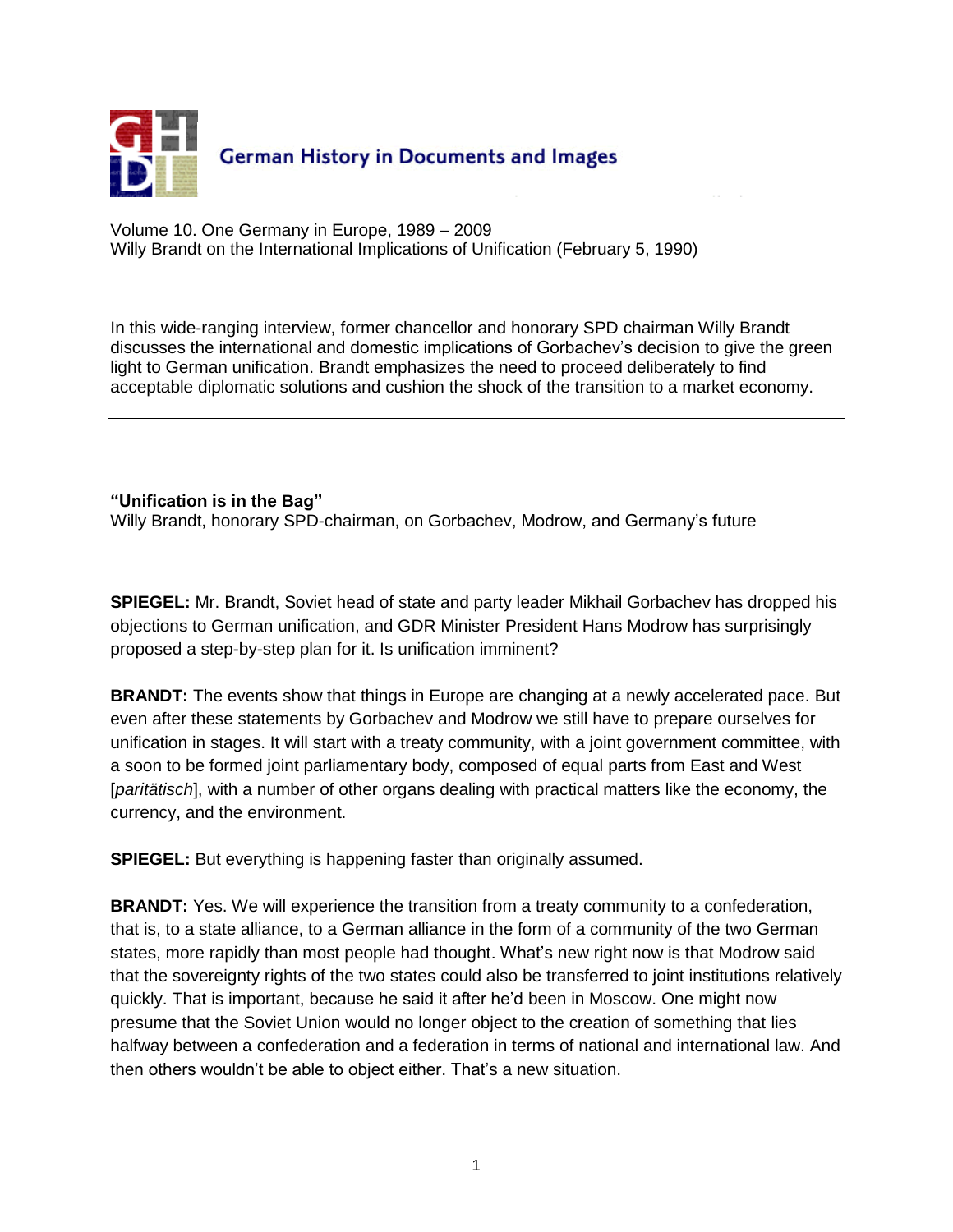**SPIEGEL:** It is true, then, as you put it, that "it's in the bag"?

**BRANDT:** Unification, in principle, is in the bag. Gorbachev has put it in negative terms: there are no fundamental objections anymore. I put it positively. Since Germans want it anyway – though the form is still up for negotiation – and if the Four Powers no longer have any fundamental objections, then one could say: It's happening or has already happened.

**SPIEGEL:** Now there's talk again of a step-by-step plan. Recently you gave the impression that unification was imminent.

**BRANDT:** That's incorrect. I'm aware that such an impression arose from some quotations and headlines. As I said in Rostock, Magdeburg, Gotha, and Eisenach, and at the party congress of the Social Democrats in Berlin in December: the unity of the people has been growing since November 9th. Unity from the bottom up is evident everywhere that people meet. And it"s also starting to assume concrete form from the top. Confederation and federation are also concrete manifestations of unity.

**SPIEGEL:** With the distinction that in a confederation, two states and two citizenships remain.

**BRANDT:** According to the law of the Federal Republic, German citizenship has always continued to exist. By the way, Switzerland still refers to itself as a confederation, but in our understanding it's more of a united state, despite the significance of the cantons.

For me, this is crucial: the process of growing together is already underway. If a referendum were held, the vast majority would support it.

## **SPIEGEL:** And then?

**BRANDT:** Then, whatever government is in Bonn will answer: "Friends, slow down. First we have to see how fast the economy can adapt, how the currencies can be merged, how the social legislation can be adapted."

**SPIEGEL:** But it can also happen that the people of the GDR will sweep all step-by-step plans aside, that the people in the streets will demand "unification now."

**BRANDT:** It's indeed a historical oddity that the leader of the second strongest communist party in the world is issuing a warning about what is going on in the streets. Previously I"ve heard that only as a conservative argument. An old-fashioned Social Democrat like me would never put it that way, because I think when the people say what they want it must be taken seriously. But I agree with you here, there is some chance of a stampede.

**SPIEGEL:** Is it a danger?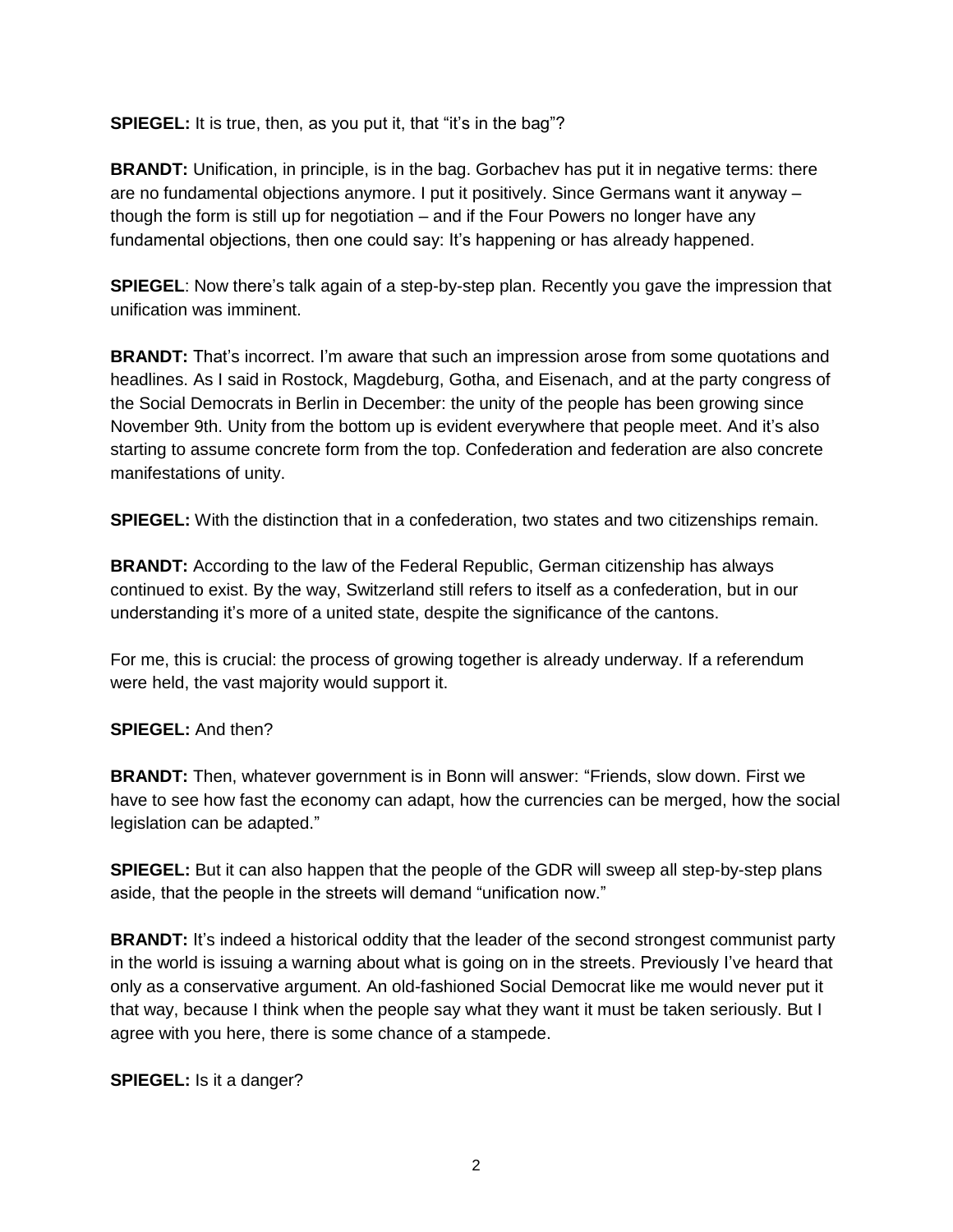**BRANDT:** There have been cases in the world in which good came of chaos, but there is no guarantee that good will come of chaos here. Only this is certain: what you are implying is possible would also be highly undesirable. Such a scenario can only be averted if the people over there [in the GDR] are told: It will not take years for things to change; things will change this year and next year, and the change will be dramatic. Otherwise we"ll be in for a big sprint or a real mess. Perhaps it will happen, but I'm in favor of preventing it.

**SPIEGEL**: A big sprint? Do you mean the wave of resettlers?

**BRANDT:** It could grow considerably. But even those who don't want to leave could do a lot more than just express their discontent.

**SPIEGEL:** What do you mean by a real mess? Do you mean that the consequences of yet unresolved economic problems might lead to unification more quickly than you would like?

**BRANDT:** I have nothing against speedy unification. I'm only saying that it won't solve any practical problems. A monetary union won"t come simply because millions of people get up and move instead of thousands.

**SPIEGEL:** What do you think of the various scenarios presented by the Chancellery to prepare us for the fact that unification might actually come much more quickly, that the special meeting of the CSCE [Conference on Security and Cooperation in Europe] will find a solution as early as this summer, and that a constitutional assembly for all of Germany will already materialize this year?

**BRANDT:** I am not satisfied with what the respective ministries have prepared so far – in early February. Up to now, the ladies and gentlemen have operated under the impression that the other side must first satisfy certain requirements, but that we ourselves have time and will only need to contribute marginal amounts. But there isn"t time, and we will be required to offer up a lot, including – and especially – financial payments.

I have nothing against playing simulation games, deciding when which bodies will convene in Berlin or elsewhere. What should I have against Berlin! By the way, this Germany will be federalist and tied into Europe or it will not be at all. The conference of the minister presidents [of the FRG] will presumably meet with the five minister presidents of the GDR before there is a common German government or a government of a federation that could also be called a confederation.

**SPIEGEL:** Should the federal government make the necessary agreements with the Modrow government or should it wait until after the GDR elections?

**BRANDT:** No one would object if some important basic points were determined now, in preparation.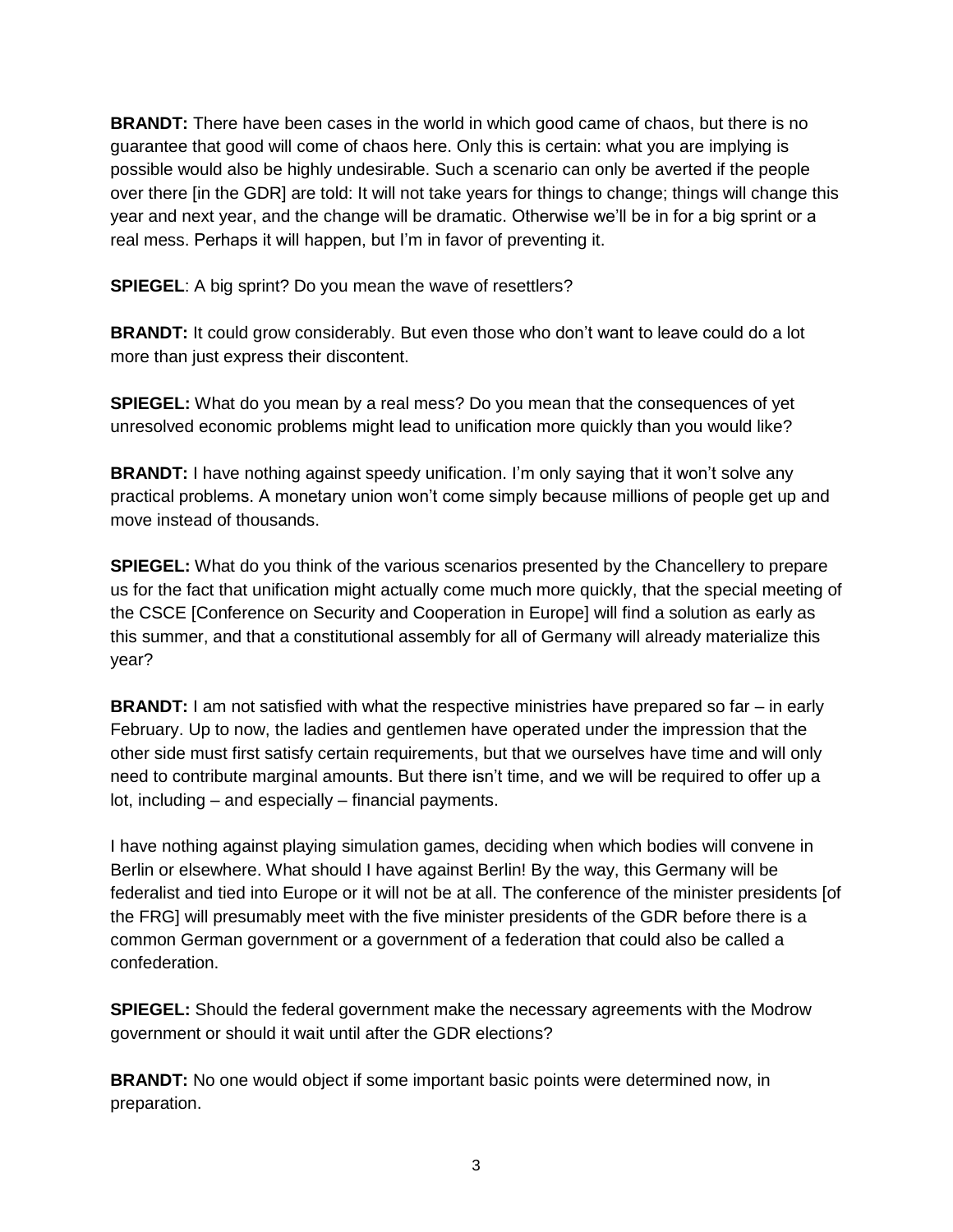**SPIEGEL:** Could you imagine the Bundestag elections being cancelled?

**BRANDT:** No, I don"t think so. If we proceed solely on the basis of the Modrow agenda, then unification will not be possible in six months" time. Yet a lot can be done along the way. But no one will be content with what Modrow proposes. And with all due respect, he also knows that other proposals will follow.

**SPIEGEL:** Do you agree with those who say that better times will start as soon as unification comes?

**BRANDT**: Someone – someone whom I take seriously – even said: "Many who are shouting "unity" or "reunification" actually mean prosperity." And I say to that: "So what! Do you want to hold that against them?" But if it is so, then it's all the more evidence to support my argument that proclaiming state organs or constitution-like documents does not in itself solve a single practical problem at the outset.

**SPIEGEL:** If your foremost "grandson"<sup>1</sup> Oskar Lafontaine were here, he would say that access to pots of meat has nothing to do with the unity of the Germans. If the pots were in Poland rather than here, then the people would go there instead.

**BRANDT:** That's too hypothetical for me and reminds me more of the time after the Second World War. It's a fact that people at the time would have gladly crossed the border – no matter where to – if things were better there. And who could condemn them for that?

**SPIEGEL:** In Gotha you spoke out for honest dealings with our European neighbors: "And that does not mean that the German train can be arbitrarily stopped by those who hide behind what they call Europe in order to obstruct Germany." Doesn"t that give the impression that you rank Germany higher than Europe?

**BRANDT:** I wouldn't mind if this were understood to mean that Germany is particularly important to me. Otherwise it would be necessary to explain what is meant by Europe in this context. The events in Germany are a subset, admittedly a very important one, of the changes in Europe: the end of communist rule, the end of the state-run controlled economy. The EC [European Community] has just signed a trade and cooperation agreement with the Soviet Union. So the collapse of post-Stalinism also affects European politics. Here, the two main currents in German politics, the Conservative-Liberals and the Socialists, agree that we should not move away from the EC.

 $\overline{a}$ <sup>1</sup> The next generation of the SPD – Oskar Lafontaine, Gerhard Schröder, and Rudolf Scharping – is ironically referred to here as Willy Brandt's "grandchildren." At the time the Berlin Wall fell Oskar Lafontaine was thought to be (and considered himself) the most important among them – trans.